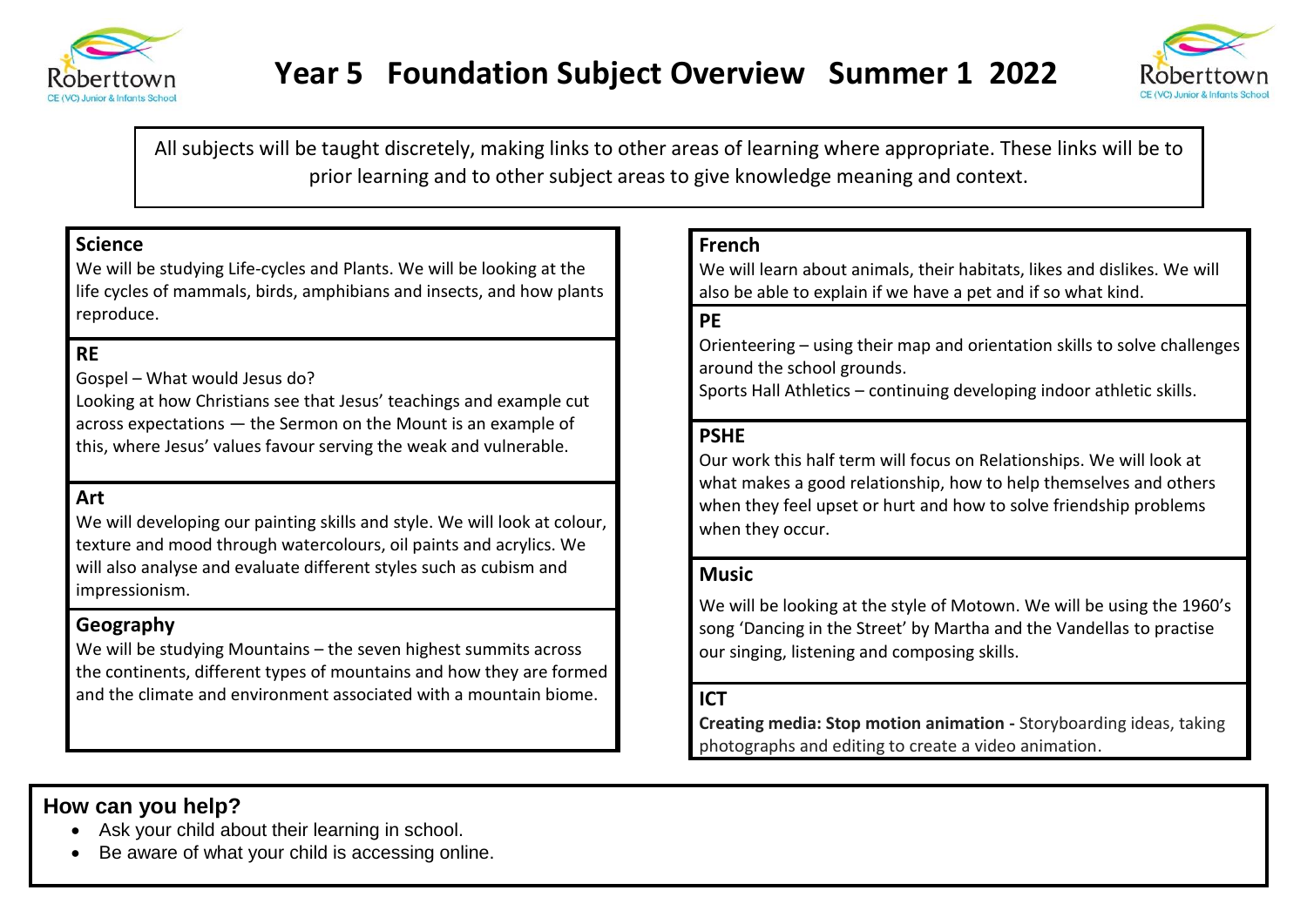| Life Cycles - Year 5                   |                                                                                                                                                                       |                                                                                                                                                                                                                                                                       | What should I already<br>know?                                                                          |
|----------------------------------------|-----------------------------------------------------------------------------------------------------------------------------------------------------------------------|-----------------------------------------------------------------------------------------------------------------------------------------------------------------------------------------------------------------------------------------------------------------------|---------------------------------------------------------------------------------------------------------|
|                                        | <b>Key Vocabulary</b>                                                                                                                                                 | Life Processes                                                                                                                                                                                                                                                        |                                                                                                         |
| asexual<br>reproduction<br>germination | Offspring obtain all of their information from<br>just one individual (one parent).<br>The development of a plant from a seed or<br>spore after a period of dormancy. | All living things go through these 7 life processes:<br><b>MRS GREN</b><br>Movement<br>Respiration<br>Sensitivity<br>Growth:<br>Reproduction                                                                                                                          |                                                                                                         |
| stigma                                 | The stigma is the area where pollen is<br>received.                                                                                                                   | Excretion<br>Nutrition                                                                                                                                                                                                                                                | <b>Key Events/People</b>                                                                                |
| stamen                                 | The stamen is the part of the flower that<br>produces pollen. There are two main parts of<br>the stamen: the filament and anther.                                     | <b>Sticky Knowledge</b>                                                                                                                                                                                                                                               | Sir David Attenborough, a naturalist, who<br>has dedicated his life to the study of natural<br>history. |
| carpel                                 | The female reproductive organ of a flower,<br>consisting of an ovary, a stigma, and a style.                                                                          | Birds lay eggs. Inside an egg that has been fertilised, a chick<br>will grow and eventually hatch.<br>A similarity of female birds, mammals, most reptiles and some<br>species of fish their eggs are fertilised inside the female.                                   |                                                                                                         |
| pollination                            | The transference of pollen to a flower, or<br>plant to allow fertilisation. Happens in sexual<br>reproduction                                                         | Sexual Reproduction<br>Pollen travels from the anthers of one flower to the stigma of<br>another plant. This is called pollination.                                                                                                                                   | Dame Jane Goodall, a behaviourist, is best<br>known for her 60 year research on social                  |
| life cycles                            | The series of changes that an animal or<br>plant goes through from the beginning to the<br>end of its life.                                                           | The stamen is the male part of the flower which holds pollen.<br>The carpel is the female part of the flower which contains eggs.<br>After pollination, the pollen grain and the egg join together,<br>fertilisation.<br>The fertilised egg will develop into a seed. | interactions of wild<br>chimpanzees.                                                                    |
| seed                                   | It is the way seeds get from the parent plant                                                                                                                         | <b>Asexual Reproduction</b>                                                                                                                                                                                                                                           | Charles Darwin was an English naturalist,                                                               |
| dispersal                              | to a new place.                                                                                                                                                       | Plant cuttings: Some plants stems can grow roots if they are<br>planted in the correct conditions, such as geraniums. This allows                                                                                                                                     | geologist and biologist, best known for his<br>contributions to the scientific theories of              |
| root                                   | The part of a plant which attaches it to the<br>ground. It transfers water and nutrients to<br>the rest of the plant.                                                 | for people to make lots of copies of the same plant.<br>Runners: Some plants, like strawberry plants, grow runners<br>which have new plants on the end. These plants are an exact                                                                                     | evolution.                                                                                              |
| behaviourist                           | Someone who studies animal behaviour: how<br>they learn from their environment, not<br>emotions or feelings.                                                          | copy of the parent plant from which they have grown.<br>Bulbs: Other plants (onions, daffodils, garlic and tulips) produce<br>bulbs which will grow if they are planted. The bulbs form under                                                                         | AASAA                                                                                                   |
| naturalist                             | An expert in, or a student of, natural history.                                                                                                                       | the soil. This helps the plant to survive during the winter<br>months.                                                                                                                                                                                                |                                                                                                         |